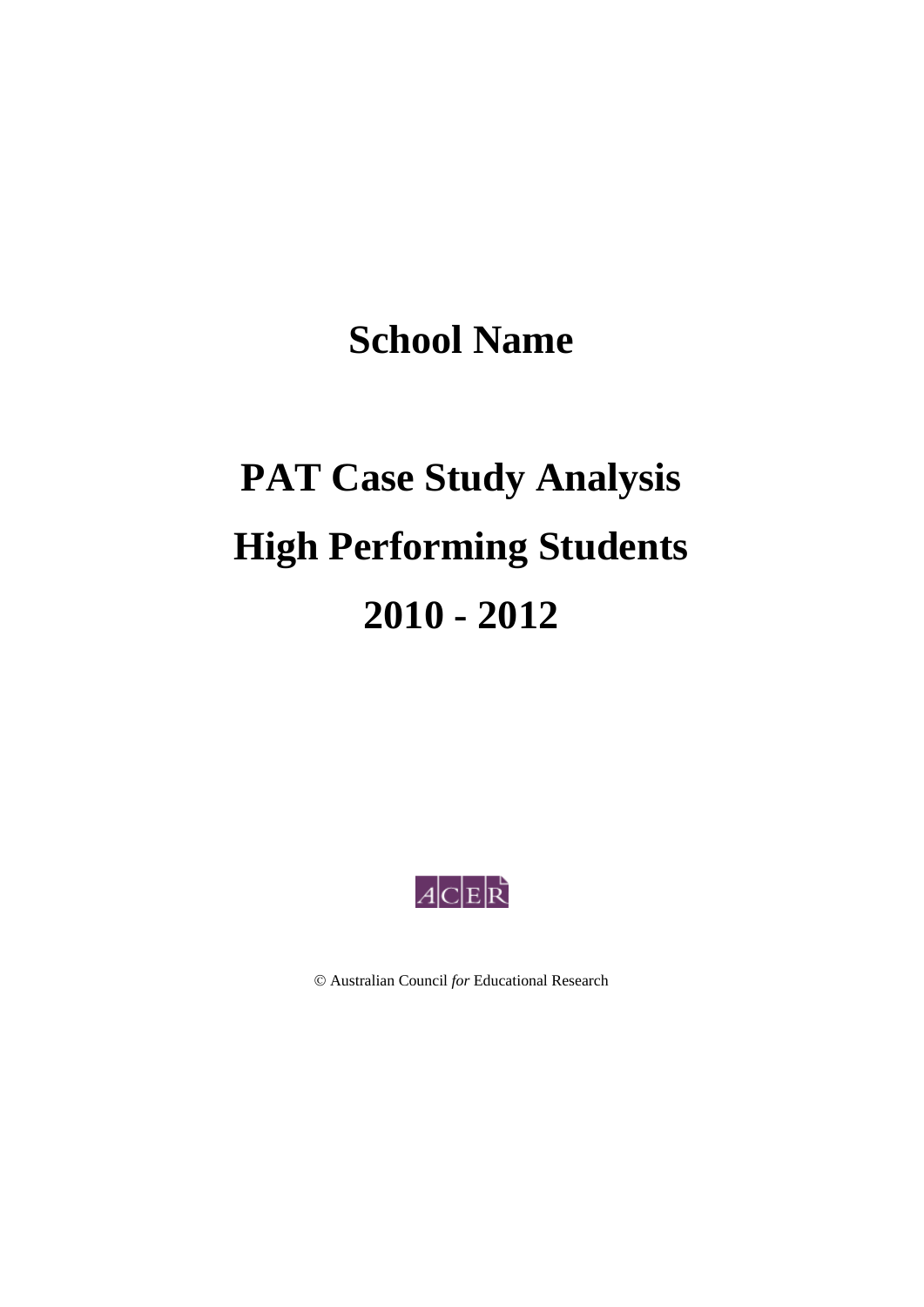### **TABLE OF CONTENTS**

| <b>LIST OF FIGURES</b>                                              | 3        |
|---------------------------------------------------------------------|----------|
| <b>LIST OF TABLES</b>                                               | 4        |
| <b>GLOSSARY</b>                                                     | 5        |
| <b>EXECUTIVE SUMMARY</b>                                            | 6        |
| <b>DATA DESCRIPTION</b>                                             | 7        |
| <b>CASE STUDY OF THE HIGH PERFORMING STUDENTS FROM 2010 TO 2011</b> | 7-8      |
| <b>CASE STUDY OF THE HIGH PERFORMING STUDENTS FROM 2010 TO 2012</b> | $9 - 10$ |
| <b>ADDITIONAL COMMENTS</b>                                          | 11       |

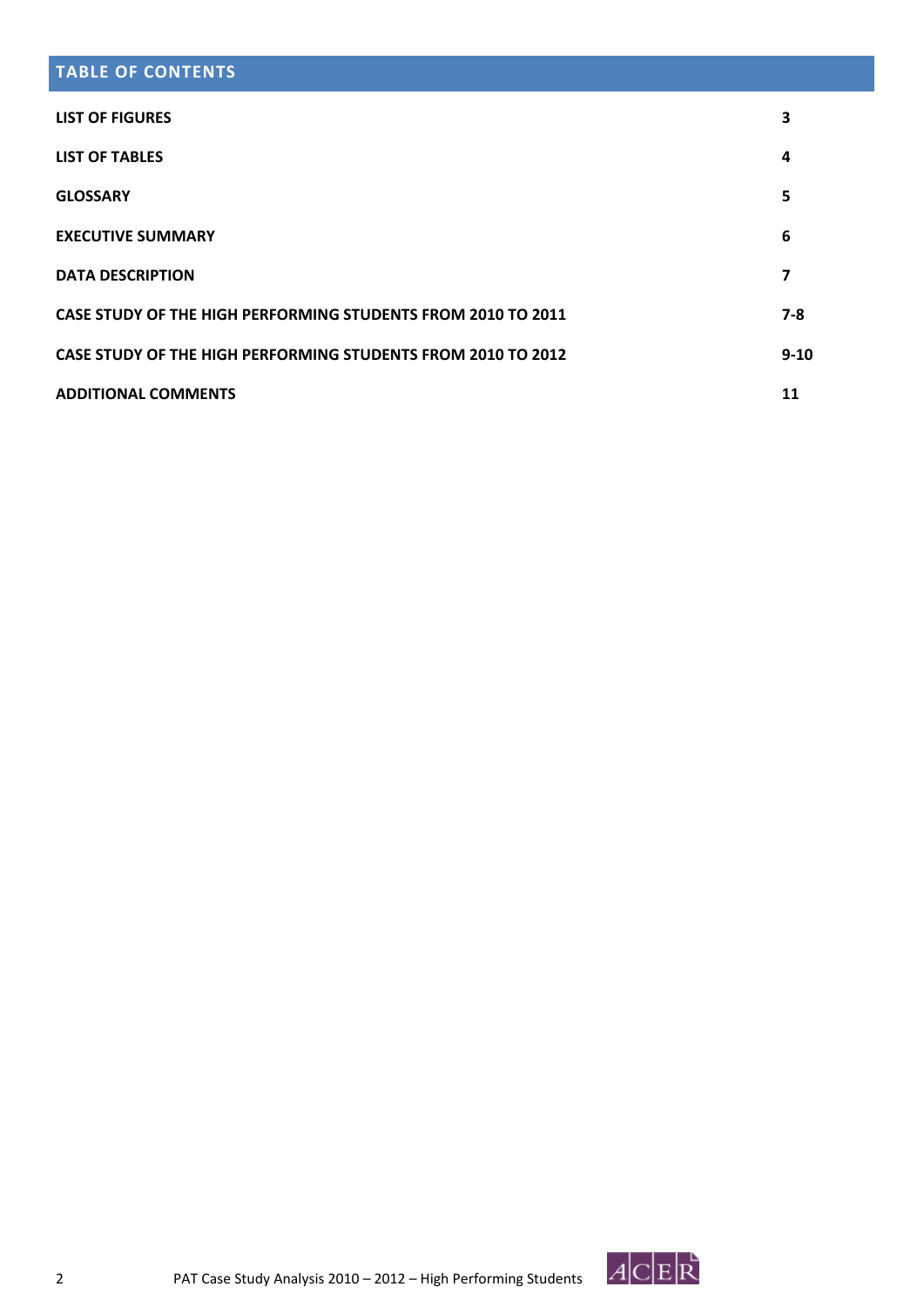## **LIST OF FIGURES Figure 1 Growth of high performing students in School(x) matched cohort 2010‐2011 9 Figure 2 Distributions of high performing students from 2010 to 2011**  10 **Figure 3 Growth of high performing students in School(x) matched cohort 2010‐2012 11 Figure 4 Distributions of high performing students from 2010 to 2012 12**

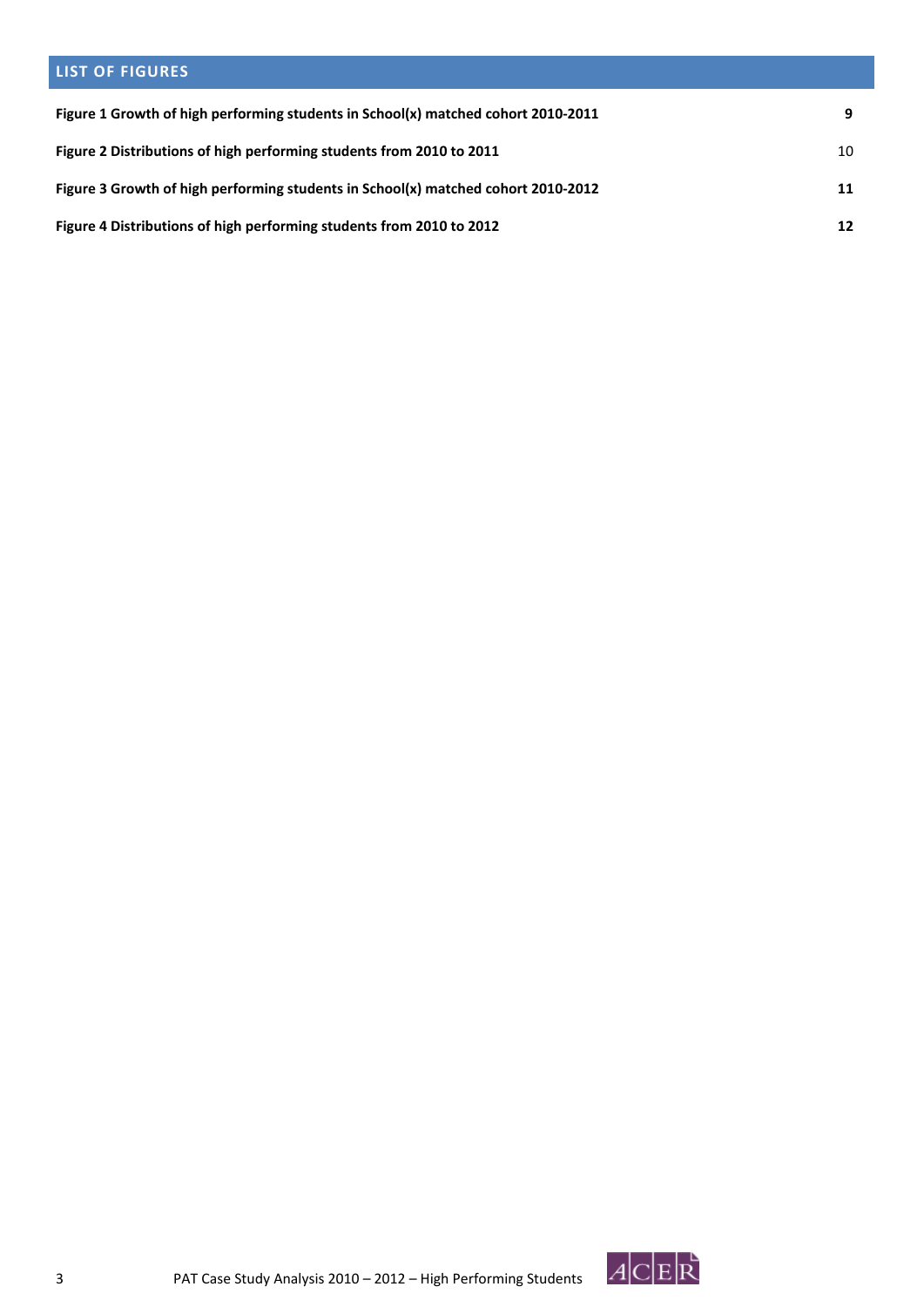**Table 1 School (x) cohort 7**

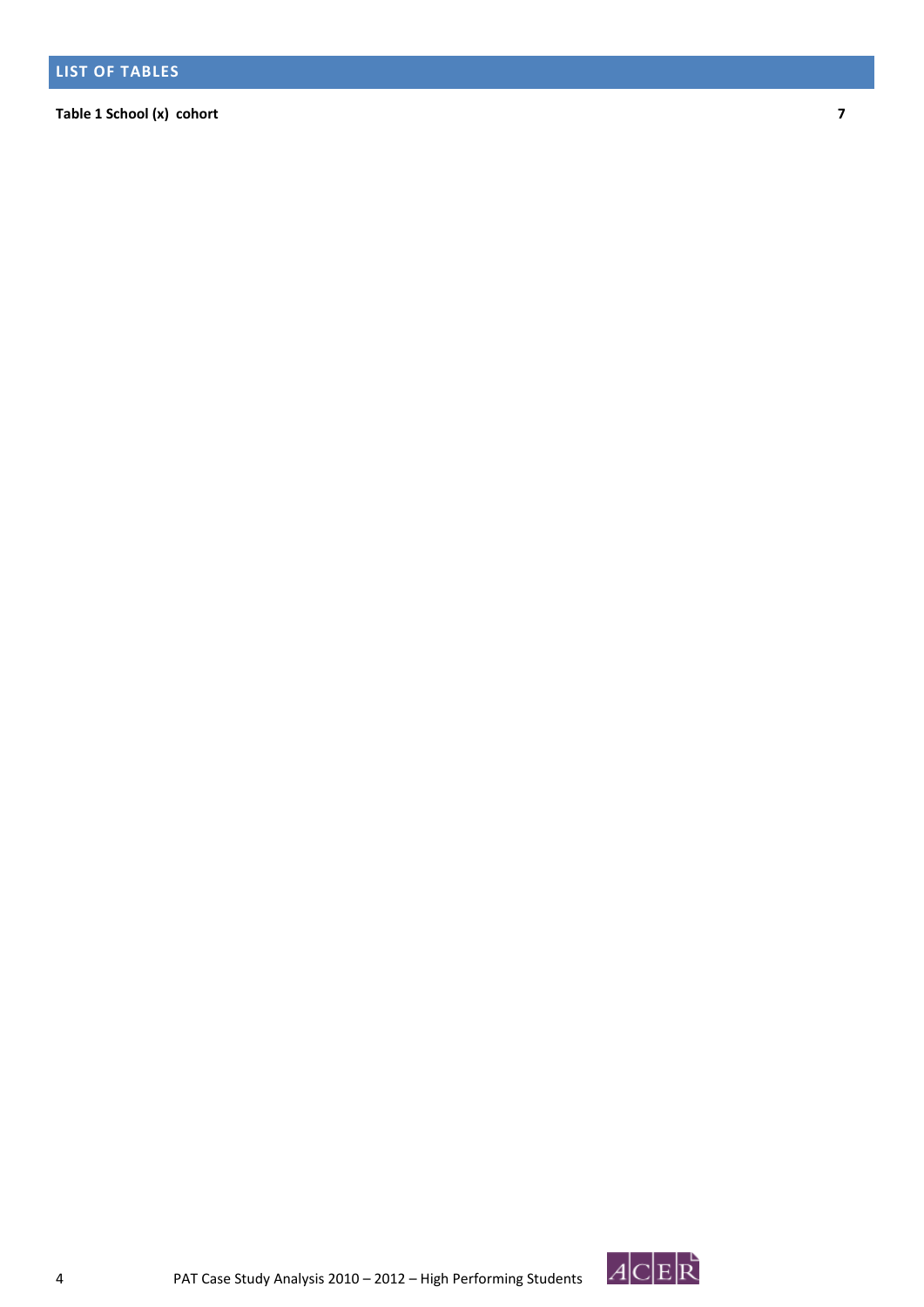*Bands*:

| <b>Band</b>     | <b>Percentile Rank</b>    |  |  |  |  |  |  |  |
|-----------------|---------------------------|--|--|--|--|--|--|--|
| P10             | 10th percentile and below |  |  |  |  |  |  |  |
| P <sub>25</sub> | 11-25th percentile        |  |  |  |  |  |  |  |
| P50             | 26 - 50th percentile      |  |  |  |  |  |  |  |
| P75             | 51 -75th percentile       |  |  |  |  |  |  |  |
| P90             | 76 - 90th percentile      |  |  |  |  |  |  |  |
| P100            | above 90th percentile     |  |  |  |  |  |  |  |

*Cohort*: A group of students.

*Cut score:* Selected points on the score scale of a test. In this report, the cut off score for a percentile rank.

*Gain or change*: Gain or change of cohort performance is measured by the difference in average scale scores obtained by the matched cohort. A key assumption in measuring gain or change is that test scores have been placed on a common scale, and test scores can be directly and meaningfully compared across Year levels.

*Matched Cohort*: A group of students who have taken the same scaled test in previous years.

*Mean:* The average or central tendency of a distribution.

*Percentile*: A percentile is the value of the scale score below which a certain percent of students fall. For example, the 10<sup>th</sup> percentile is the score below which 10 percent of the students may be found.

*Scale score*: **S**cale score points are different from the "raw score" results that you would get by adding up the number of score points for correct answers on each part of the assessment. It is then possible to make meaningful comparisons of results between different years, and between different Year levels, even though the tests that are administered are not the same.

*Standard Deviation* (SD): A way to measure the spread of a distribution.

*Standard Error of Mean* (SE): The standard deviation of the sample mean estimate of a population mean. It is a measurement of sampling error.

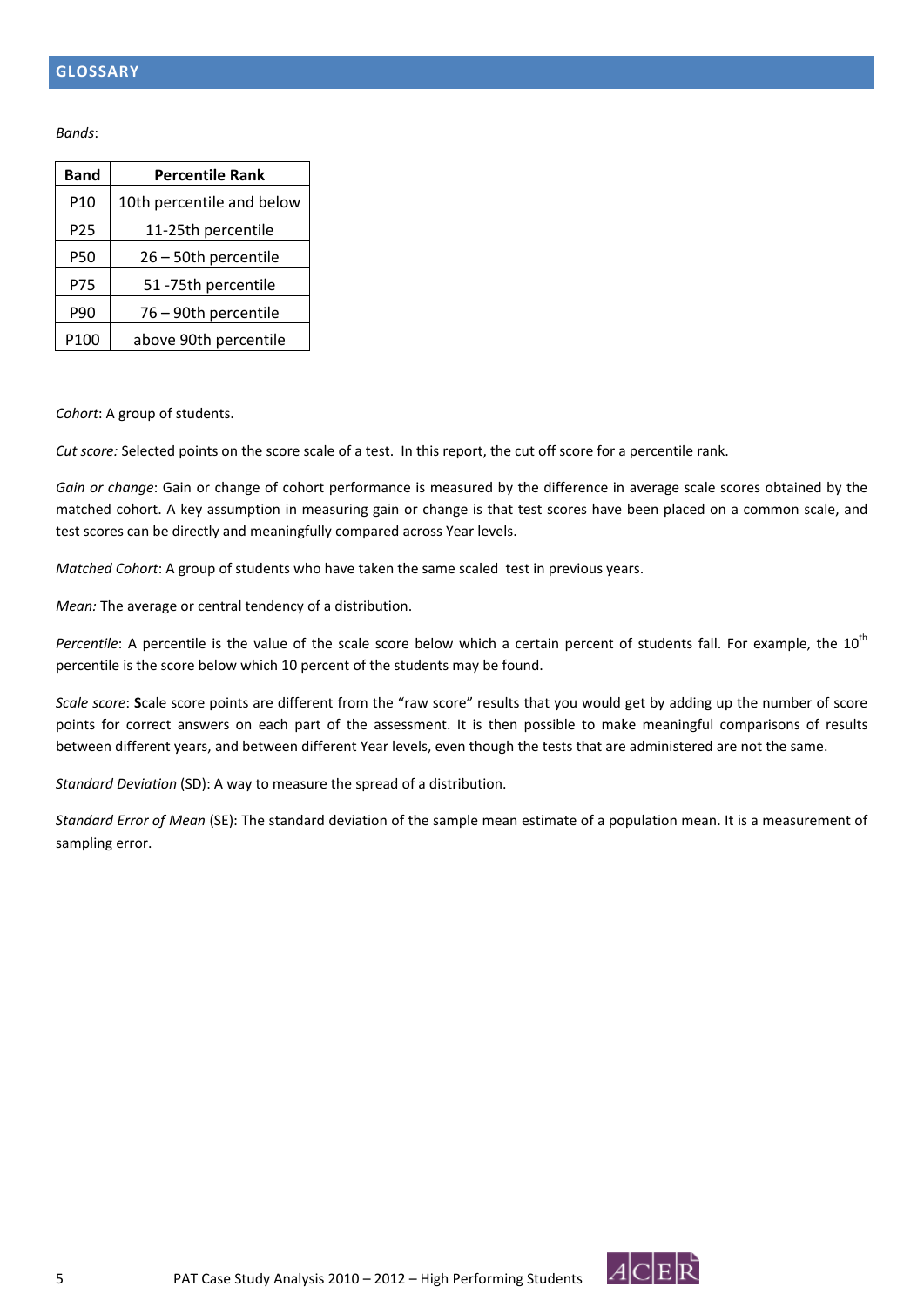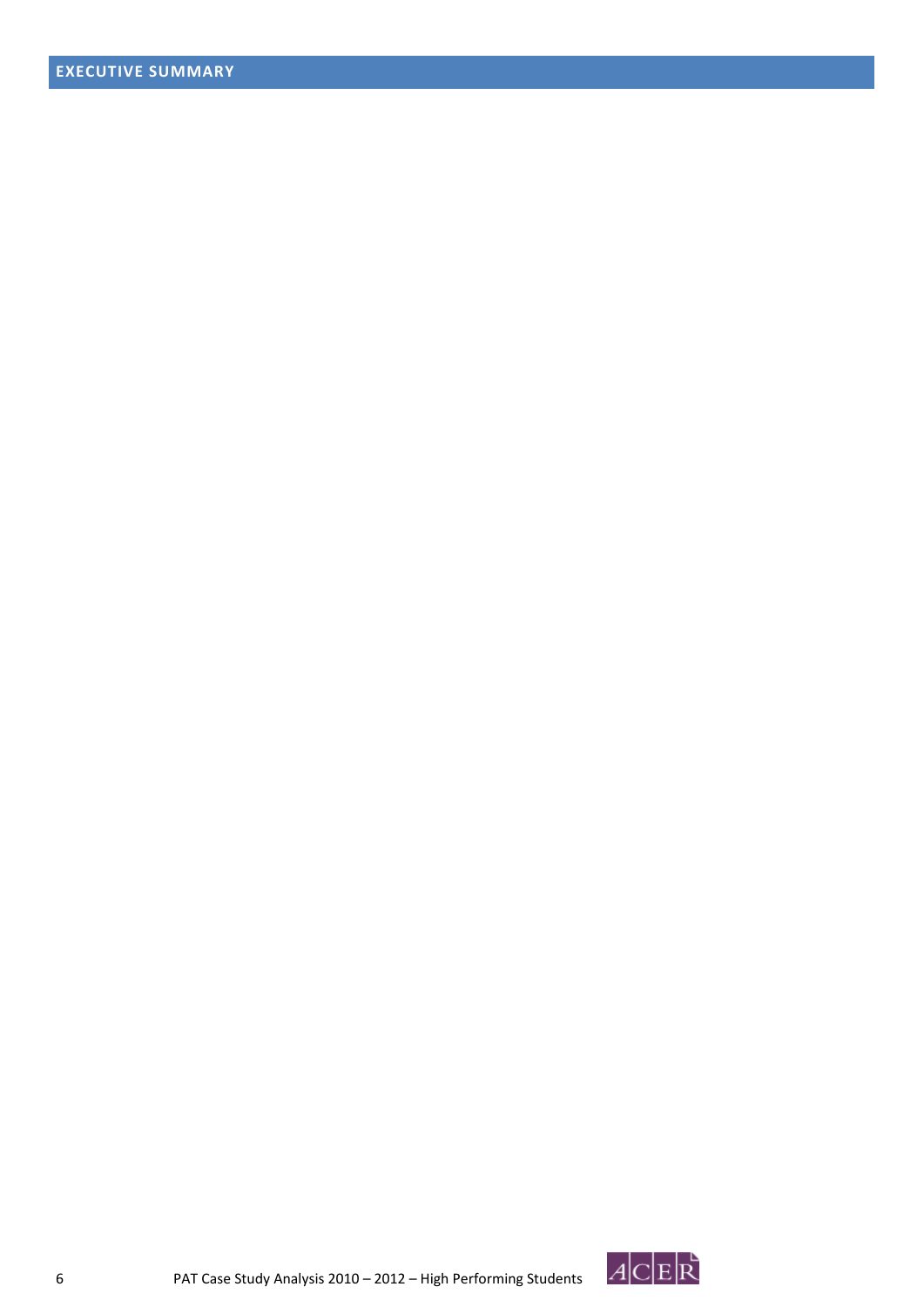#### **DATA DESCRIPTION**

School (x) has a total of xx students sitting PAT tests in three consecutive years (2010 to 2012). This report focuses on the students whose first assessment (in 2010), saw them achieve results above the  $90<sup>th</sup>$  percentile, according to the PAT Norm table. These students have been defined as "High performing". This report seeks to establish if this level of performance is maintained over consecutive sittings.

Table 1 shows the mean, standard deviation, standard error and number of students in the School (x) cohort in 2010. This cohort sat three consecutive sittings.

#### **Table 1 School (x) cohort**

| Year     |             | 2010        |                 |                 |       | 2011        |       |           |    | 2012        |           |           |    |
|----------|-------------|-------------|-----------------|-----------------|-------|-------------|-------|-----------|----|-------------|-----------|-----------|----|
| Level in | <b>Form</b> |             |                 |                 |       |             |       |           |    |             |           |           |    |
| 2010     | <b>Used</b> | <b>Mean</b> | SD <sup>1</sup> | SE <sup>2</sup> | $N^3$ | <b>Mean</b> | SD    | <b>SE</b> | N  | <b>Mean</b> | <b>SD</b> | <b>SE</b> | N  |
|          |             | 118.6       | 5.986           | 1.3             | 30    | 126.4       | 10.87 | 1.2       | 30 | 132.4       | 5.792     | 1.1       | 30 |
| 4        |             | 132         | 4.979           | 11<br>ᆠᆞᆂ       | 59    | 138.2       | 10.81 | 1.1       | 59 | 139.8       | 9.702     |           | 59 |

1. **SD: Standard Deviation; 2. SE: Standard Error of Mean; 3. N: Number of Students**

#### **CASE STUDY OF THE HIGH PERFORMING STUDENTS FROM 2010 TO 2011**

In this section, tracking analysis has been done for the high performing students (students whose PAT scores are above the 90<sup>th</sup> percentile scores) in the matched cohort from 2010 to 2011. The aim of the analysis is to observe whether there is any performance variation of these high performing students in two consecutive years.

Figure 1 shows the growth of the average PAT score from 2010 to 2011 for the students who are identified as the high performing students in 2010. The slope of the line indicates the rate of change in average PAT scores. It can be seen from the graph that the rates of growth for the students in both year levels are similar.



**Figure 1 Growth of high performing students in School(x) matched cohort 2010-2011** 

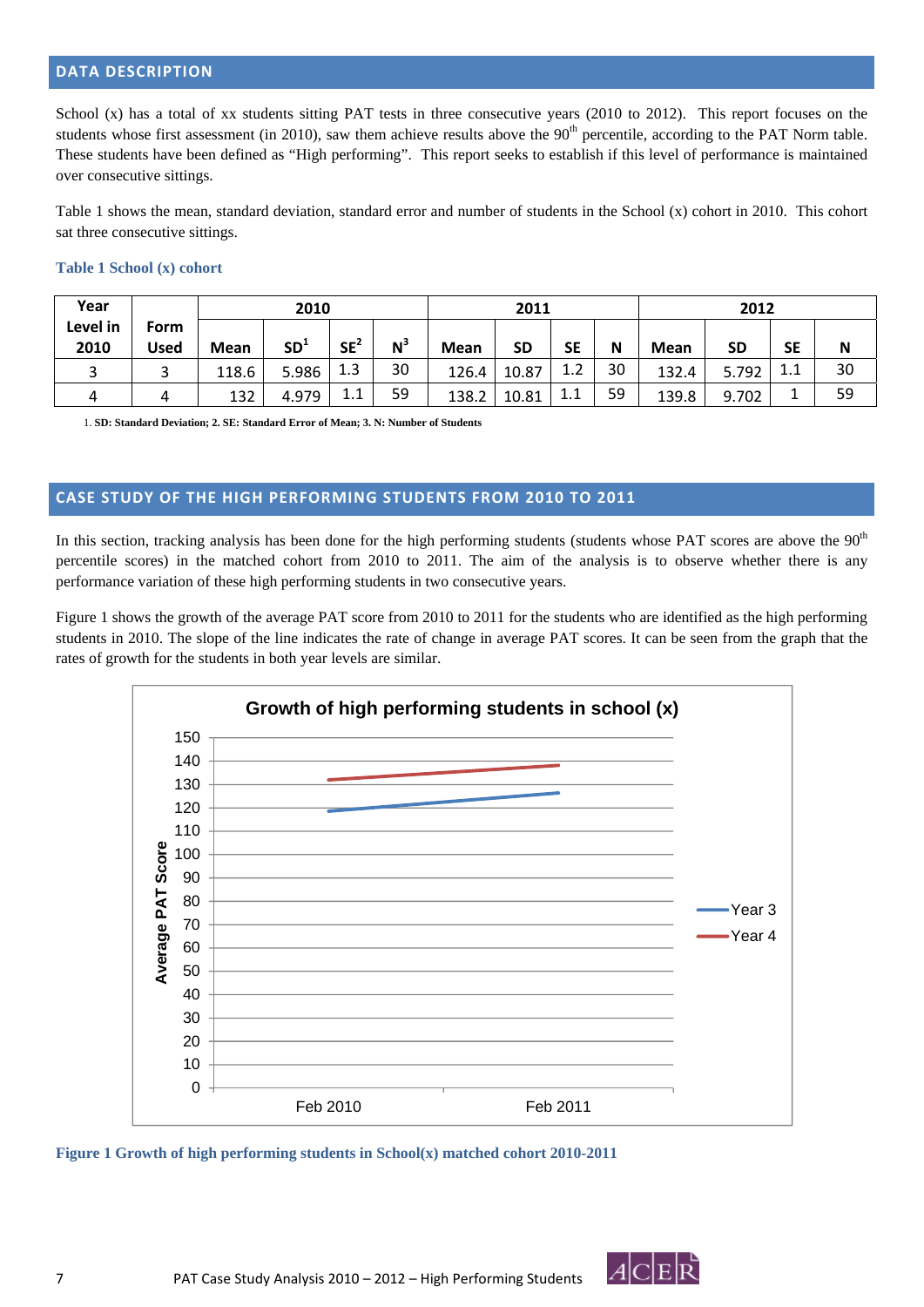In addition to showing the average growth rate of the high performing students from 2010 to 2011, Figure 2(a–b) shows the distributions of the high performing students in 2011 in percentile "bands" for Year 3 and Year 4. The left hand side of each of these figures shows the number of students above the 90<sup>th</sup> percentile in 2010. The right hand side for 2011 shows the distribution of students in all bands<sup>1</sup>. In both year levels, not all the high performing students (from 2010) have maintained their level of performance, with both year levels showing a small number dropping back to P50. Year 3 shows 76% have maintained the high performance level of P100, while only 58% of the Year 4 students have remained in the P100 band.







(b) Year 4

**Figure 2 Distributions of high performing students from 2010 to 2011** 

<u> Andrew Maria (1989)</u>



 $<sup>1</sup>$  Bands are defined in the Glossary</sup>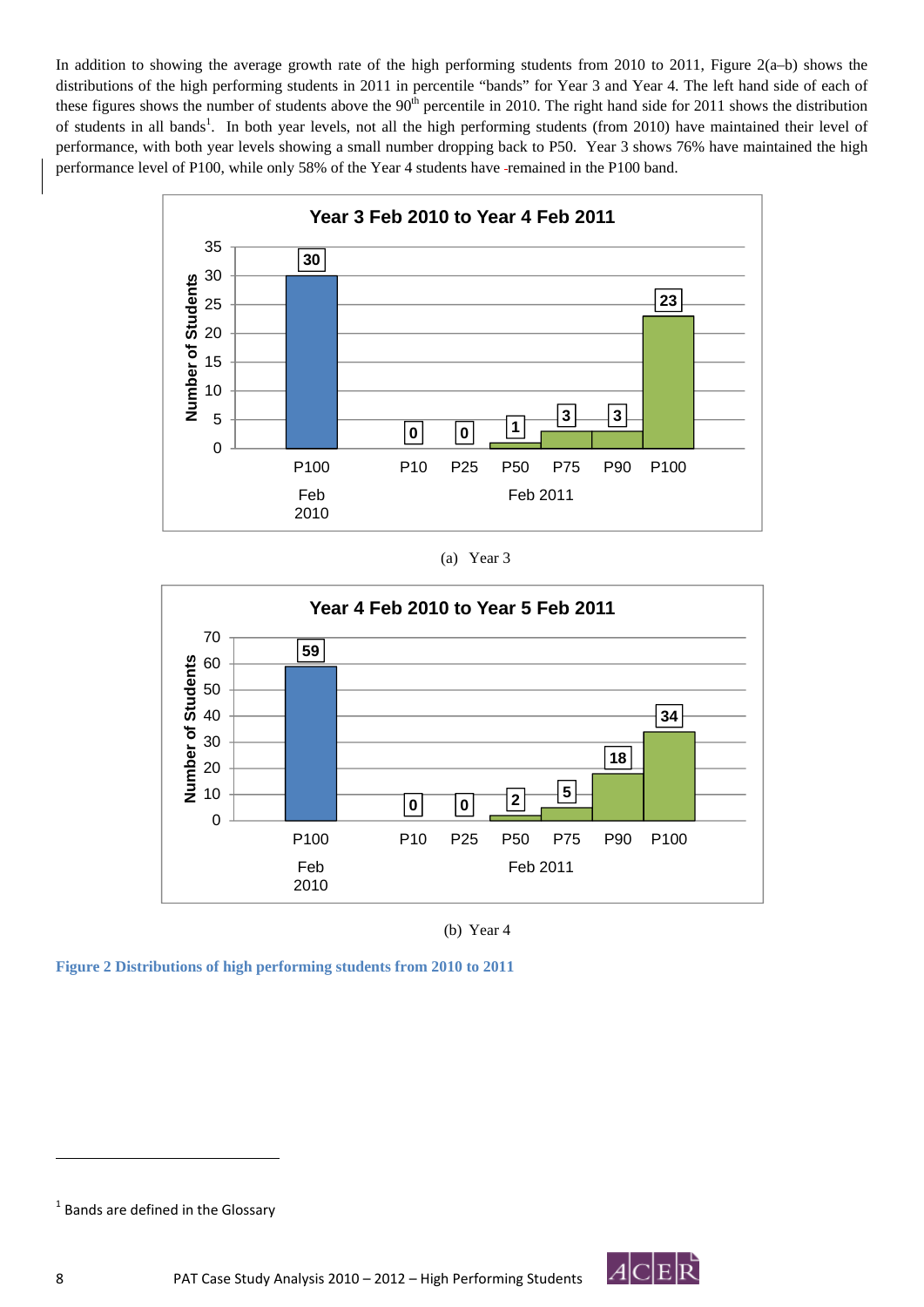#### **CASE STUDY OF THE HIGH PERFORMING STUDENTS FROM 2010 TO 2012**

Figure 3 shows the growth of the average PAT score from 2010 to 2012 for the students who are identified as high performing students in 2010. The slope of the line indicates the rate of change in average PAT scores. It can be seen from the graph that growth of high performing students in consecutive years is observed for both year levels, however the growth for Year 4 seems to drop between 2011 and 2012 compared to between 2010 and 2011. Year 3 seems fairly steady over 2010 to 2012. The rates of growth for these students in both year levels are similar.



**Figure 3 Growth of high performing students in School(x) matched cohort 2010-2012** 

Figure 4(a) indicates there was growth for the high performing students from 2011 to 2012. The lowest band in 2012 is P90, whereas in 2011 it was P50. There is also an increase in the number of students in P100 in 2012 (from 2011). Figure 4(b) shows the biggest spread of performance levels is in 2012, with students ranging from P25 to P100. Although fairly consistent with 2011 data, Year 4 shows a considerable drop in students performing within the highest band from 2010 to 2012, with only 61% of the high performing students in that band in 2 years from original sitting.





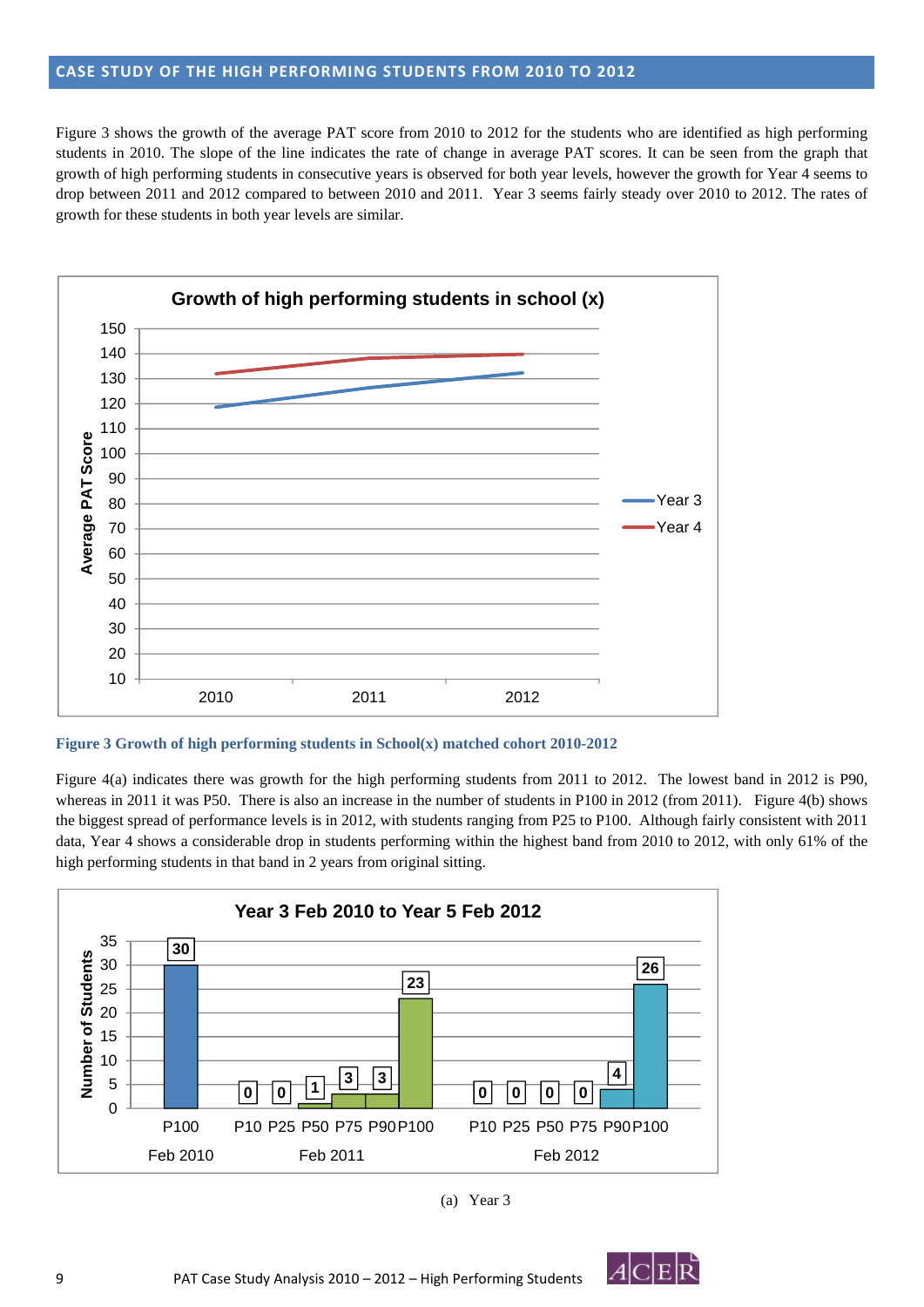



**Figure 4 Distributions of high performing students from 2010 to 2012**